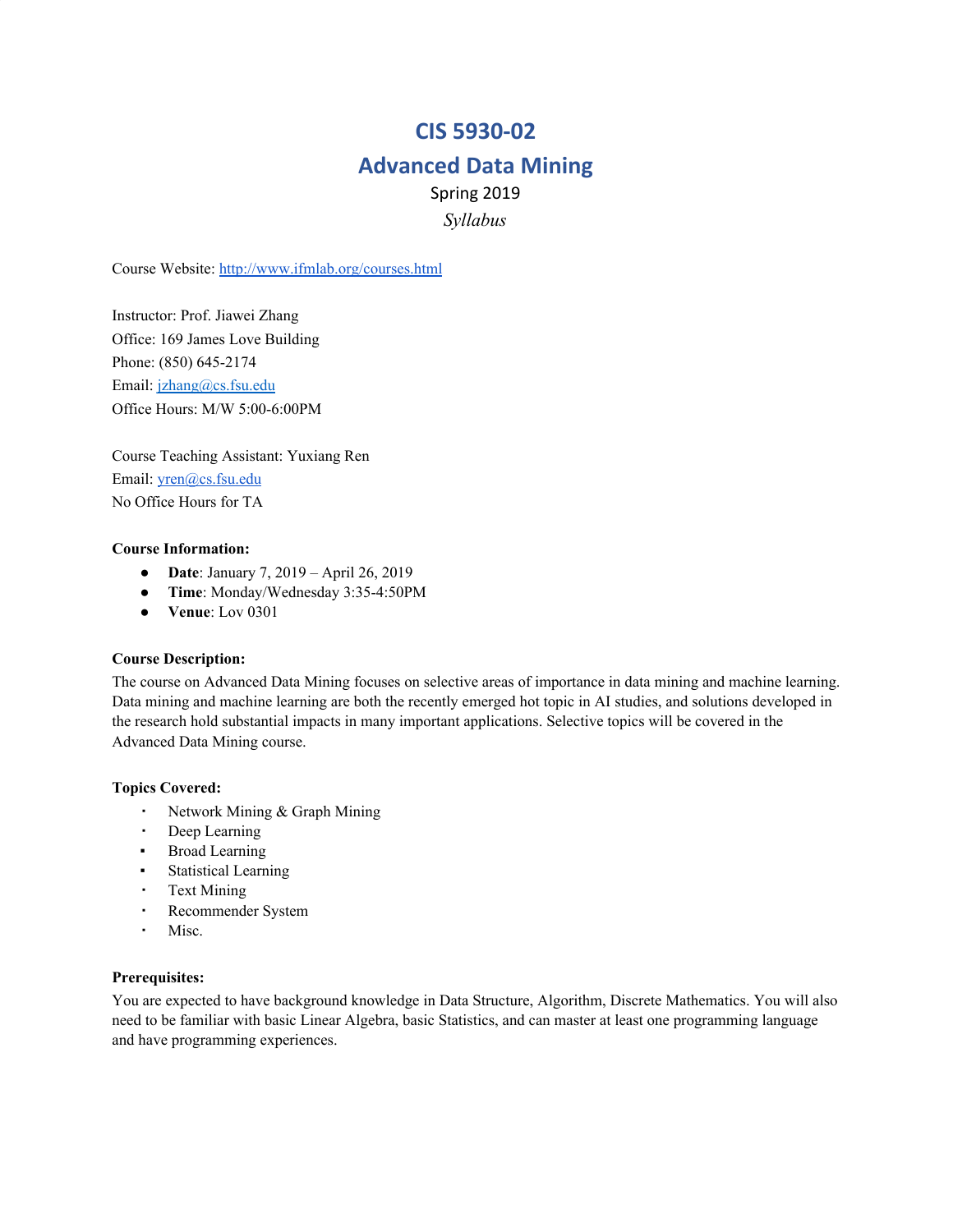# **Textbook:**

No required textbook, but some Reference Books are recommended.

[1] Pang-Ning Tan, Michael Steinbach, Vipin Kumar. Introduction to Data Mining. 2<sup>nd</sup> Edition. Pearson.

[2] Reza Zafarani, Mohammad Ali Abbasi, Huan Liu. Social Media Mining: An Introduction. Cambridge University Press.

[3] Kevin P. Murphy. Machine Learning: A Probabilistic Perspective. MIT Press.

# **Course Format:** No exams or homework in this course.

The objective of this course is to familiarize students with the latest research topics related to data mining and machine learning. Course activities include 1) paper reading and paper review; 2) paper presentation and discussion; and 3) research oriented course paper writing.

- **Paper Reading and Paper Review**: Each class will discuss one academic paper. Before class, the students should read the paper to be presented in class, and write a short review (no longer than 1 page) for the paper. The review should cover: (a) a summary of the paper; (b) 3 strong points of the paper; (c) 3 weakness of the paper; (d) potential ideas of future works; and (e) questions about the paper you would like to ask the presenter. Students need to submit the review **before** class starts. Some external reference papers/articles can be provided for students to understand the papers presented in class (no need to present or write reviews for external reference papers).
- **Paper Presentation and Discussion**: Each student will present 2 papers selected during the period of this course, and student will not need to write the reviews of papers you choose to present. Paper presentation is expected to take **45-50** minutes to cover (a) background knowledge, (b) problem description, (c) definitions, (d) ideas, (e) proposed methods and techniques, (f) experiments, (g) results, (h) related works, and (i) potential future works, etc. Additionally, we will have 15-20 minutes for in-depth discussion about the paper and Q&A with the audiences. Students can have Q&A during and after the presentation. Student needs to submit the slides **before** the end of presentation day.
- **Paper Proposal and Paper Writing**: Each student needs to finish an independent research-oriented academic paper in this course, based on the problems studied in this course about data mining and machine learning. The paper should be original work, not recycled published/submitted/on-going work with another faculty or classes. Student needs to submit a paper proposal (no longer than 2 pages) at the mid of the class to provide the planning for the paper. By the end of this semester of this course, student needs to submit the final paper (10 pages in ACM double-column format). Student needs to submit the proposal and final paper before the deadlines.

### **Paper List and Schedule:**

- The course presentation paper list and schedule is available at [https://docs.google.com/spreadsheets/d/1dvOHuQq6wDldZODruxdDYp505IhxbL5aerjlviiI\\_gU/edit?usp=s](https://docs.google.com/spreadsheets/d/1dvOHuQq6wDldZODruxdDYp505IhxbL5aerjlviiI_gU/edit?usp=sharing) [haring](https://docs.google.com/spreadsheets/d/1dvOHuQq6wDldZODruxdDYp505IhxbL5aerjlviiI_gU/edit?usp=sharing)
- Each student may need to sign 2 papers you are interested in to present in class. Please type in your name in the slots available (M/W only during the semester).
- External reference papers/articles will not be presented in class, and students can read them after class if you are interested in them. The external reference list is available at [https://docs.google.com/spreadsheets/d/1hwcAZa3rg3t6xyFuD9IMOhUVqOOht54-MfWW6U4SmhY/edit](https://docs.google.com/spreadsheets/d/1hwcAZa3rg3t6xyFuD9IMOhUVqOOht54-MfWW6U4SmhY/edit?usp=sharing) [?usp=sharing](https://docs.google.com/spreadsheets/d/1hwcAZa3rg3t6xyFuD9IMOhUVqOOht54-MfWW6U4SmhY/edit?usp=sharing)

### **Course Grading Policy:**

● **In-class presentation: 30%**. Powerpoint presentation needs to be submitted on the day of the presentation, before 11:59PM (midnight) of your presentation day. Copying existing presentation from the web is regarded as plagiarism.